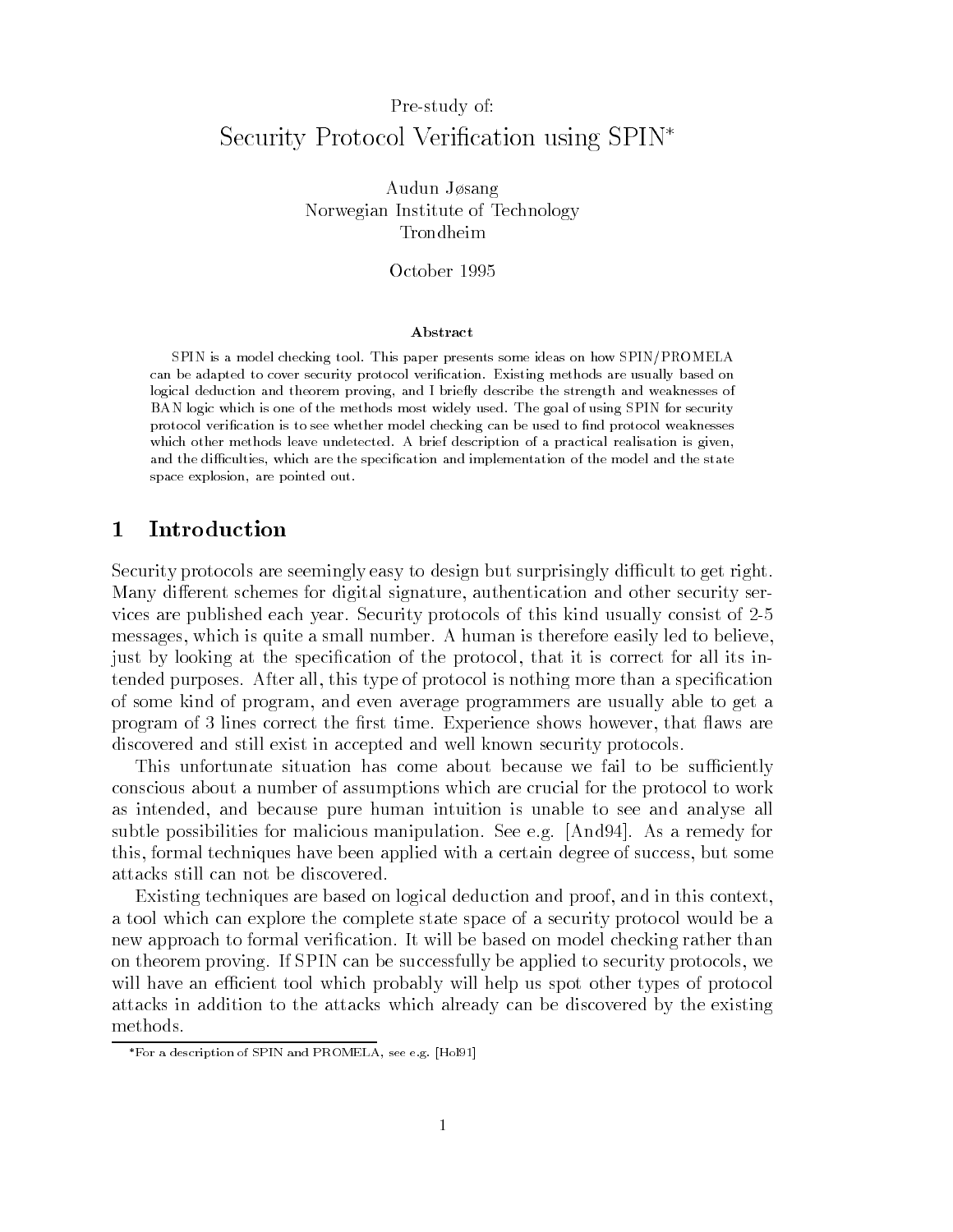#### 2What is a Security Protocol?

In the field of communication security, a number of security services are defined. The most common are listed below:

- $\bullet$  -Authentication can either be message origin authentication or entity authentication, meaning the corroboration that the source of data or an entity has the claimed identity.
- $\bullet$  Access Control is the prevention of unauthorised use of a resource.
- $\bullet$  Confidentiality is the property that information is not made available or disclosed to unauthorised individuals, entities or processes.
- Integrity is the property that the data have not been altered or destroyed in an unauthorised manner.
- $\bullet$  Non-repudiation is the provision of proof of delivery or proof of origin of  $\bullet$ data. It is used to prevent one of the parties from falsely claiming not having received or originated a message.

A security protocol is typically designed to provide one or more of these services. The particular mechanisms which is implemented in order to provide a service can vary, and the most common mechanisms are digital signature, encipherment, hashing and authentication exchange. See e.g. [ISO88] for a detailed description of mechanisms which can be used to provide a particular security service.

As an example on how a security protocol provides security services, we shall study the CCITT X.509 protocol[ITU89] for signed secure communication between two parties, i.e. message exchange with authentication and condentiality. This can e.g. be used to establish session keys. The protocol consists of only 3 messages.

 $\sim$ 

Message 1  $A \to B: A, \{T_a, N_a, B, X_a, \{Y_a\}_{K_b}\}_{K^{-1}}$ 

Message 2  $B \to A : B$ , {T<sub>b</sub>, N<sub>b</sub>, A, N<sub>a</sub>, X<sub>b</sub>, {Y<sub>b</sub>}<sub>K<sub>a</sub></sub>}<sub>K<sub>h</sub><sup>1</sup></sub>

Message 3  $A \to B : A, \{N_b\}_{K^{-1}}$ <u>and the second second second second</u>

Here,  $T_a$  and  $T_b$  are time stamps,  $N_a$  and  $N_b$  are nonces(a random number used once), and  $X_a$ ,  $X_b$ ,  $Y_a$  and  $Y_b$  are user data. Public key cryptography is assumed as mechanism for encipherment and digital signature.  $K_a$  and  $K_a^{-1}$  represent user  $A$ 's public and private keys, and  $K_b$  and  $K_b$  ' likewise for user  $B$ . Applying the public key  $K_b$  is equivalent with encipherment so that only user B is able to decipher(using a secret decipherment key), and applying the private key  $K_a$  - produces a digital signature of A which can be checked by anyone(using A's public signature checking key). If the RSA algorithm[RSA78] is used as mechanism of both encipherment and digital signature, then these operations are equivalent so that  $\{\{X\}_K\}_{K^{-1}} =$  $\{\{X\}_{K^{-1}}\}_{K} = X$  or in other words, the secret key used for signing is also used for decipherment, and the public key used for encipherment is also used for checking the digital signature. A mechanism with these properties is suggested by the notation of the protocol, but it is perfectly possible to use other mechanisms where digital signature and encipherment are different operations.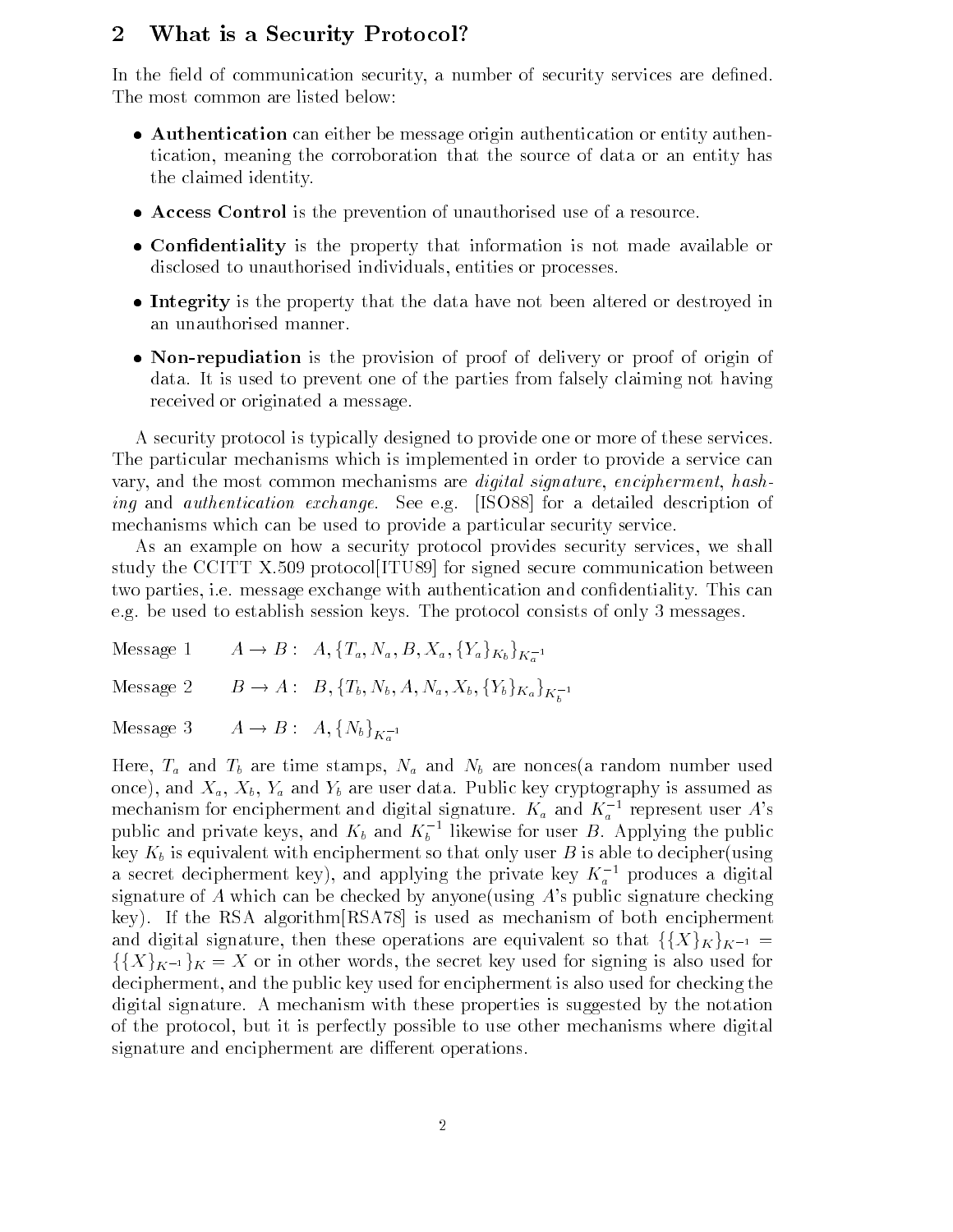The digital signature  $\{\}_{K^{-1}}$  is supposed to provide *integrity* and *authentication* of  $X_a, X_b, Y_a$  and  $Y_b$ , and the encipherment  $\{\}_K$  is supposed to provide *confidentiality* of  $Y_a$  and  $Y_b$ .

Although the protocol can seem straightforward, we shall see that it contains several flaws which make it vulnerable to attacks.

#### 3Types of attack

### 3.1 Reuse of Condential Data

This attack simply consists of stripping off the signature of any intercepted message and reuse the confidential data contained in it. Suppose e.g. that  $C$  is able to intercept message 1 of the original protocol from  $A$  to  $B$  so that  $B$  never receives it:

Message 1  $A \rightarrow B$  (intercepted by C):  $A, \{T_a, N_a, B, X_a, \{Y_a\}_{K_b}\}_{K^{-1}}$ 

 $C$  can now send  $Y_a$  encrypted and signed as if  $C$  originated it:

Message 2  $C \to B: C, \{T_c, N_c, B, X_c, \{Y_a\}_{K_b}\}_{K_c^{-1}}$ 

Notice that C is unable to read  $Y_a$ , but this attack still represents a serious weakness in the protocol. The error in the protocol consists of not following a simple thumb rule: *Never sign encrypted data*. The equivalent paper version of this scheme is intuitively easier to understand: When sending a letter, sign the letter rather than the envelope. Signing enciphered data is dangerous because the signer may not know what he is signing. This flaw can fixed by applying the digital signature before encipherment.

### 3.2 Replay Attack

In this attack an intruder  $C$  comes between user  $A$  and user  $B$ , and manages to make  $B$  believe that he is talking to  $A$  while in reality he is talking to  $C$ . The protocol thus fails in its main purpose, namely authentication.

The attack starts with C capturing an old message sent from A to B. This message is then replayed to  $B$  as follows:

Message 1  $C \to B: A, \{T_a, N_a, B, X_a, \{Y_a\}_{K_b}\}_{K^{-1}}$ 

B is not supposed to check that the nonce  $N_a$  has been used previously, its function is merely to link messages 1 and 2 in the original protocol. If the message is sufficiently recent, the reuse of  $T_a$  and the replay of the message will not be discovered by B.

B replies as though the message came from A, and provides a new nonce  $N_b$ :

 $\sim$ 

 $\sim$ 

Message 2  $B \to C: B, \{T_b, N_b, A, N_a, X_b, \{Y_b\}_{K_a}\}_{K_b^{-1}}$ 

At this point, C causes A to initiate authentication with  $C$ , by whatever means:

Message 3  $A \to C: A, \{T'_a, N'_a, C, X'_a, \{Y'_a\}_{K_c}\}_{K^{-1}}$ 

C replies to A, providing the nonce  $N_b$  which was provided by B in message 2.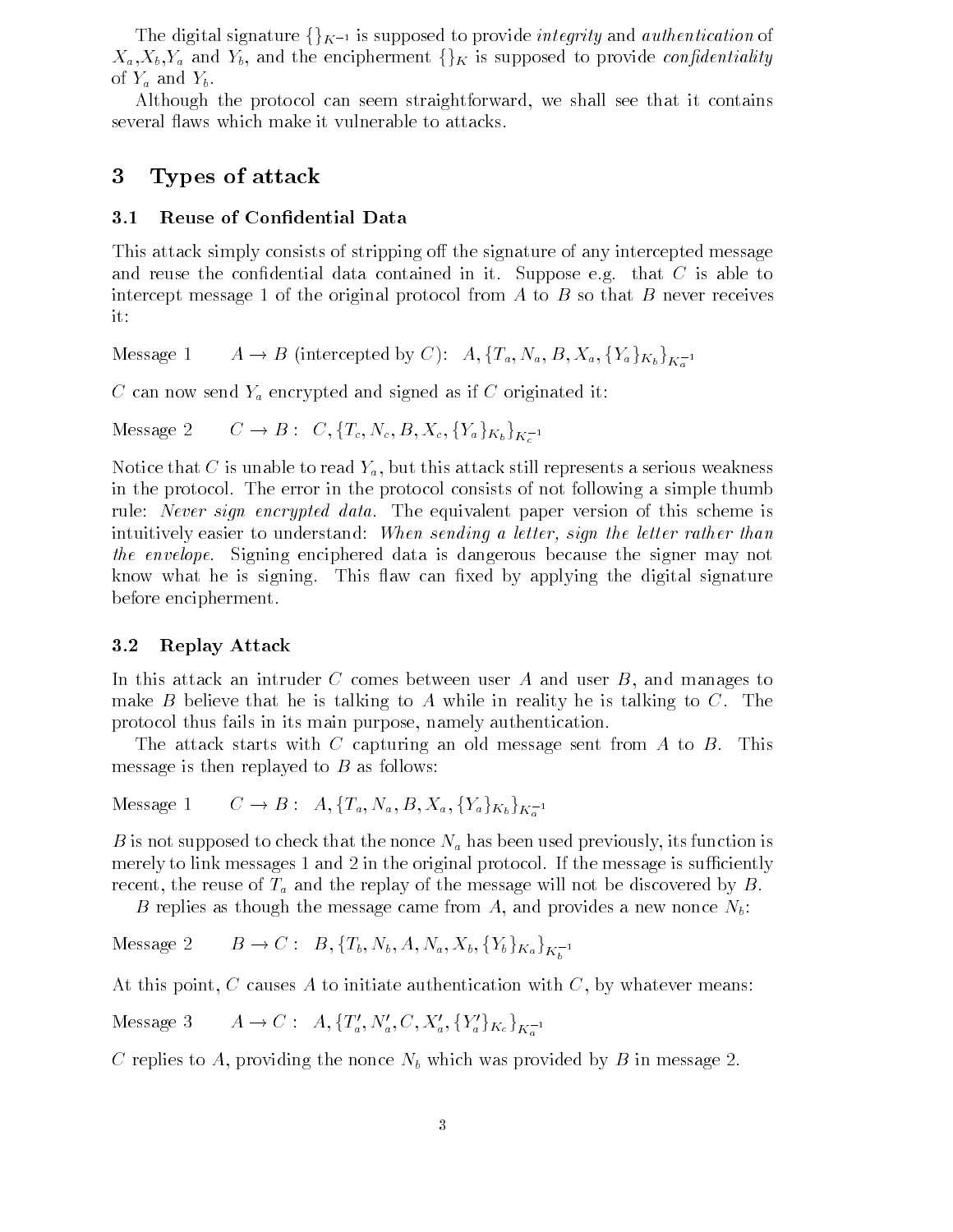Message 4  $C \to A: C, \{T_c, N_b, A, N_a', X_c, \{Y_c\}_{K_a}\}_{K^{-1}}$ 

A replies to C, signing the exact message needed for C to convince  $B$  that the first message was sent recently by A, and is not a replay of an old message.

 $\sim$ 

Message 5  $A \to C : A, \{N_b\}_{K^{-1}}$ 

Message 6  $C \to B : A, \{N_b\}_{K^{-1}}$ 

The authors of the protocol seem to have hoped that the use of nonce  $N_b$  would be sufficient to link the third message to the first of the original protocol, since  $N_b$  links the last two messages, and  $N_a$  links the first two. The error here is that  $N_b$  alone does not link the last two messages, and this allows the intruder  $C$  to replay one of A's old messages, and thereby breaking the protocol. One possible solution is to include  $B$ 's name in the last message.

#### 4Existing tools

The most widely recognised formal technique for security protocol verication is the BAN logic [BAN89]. Although there are a number of other techniques, BAN is the one which has captured the most scalps in this field, and also the one which first spotted the flaws in the X.509 authentication protocol described above. Various extensions to BAN have been proposed, see e.g. [GNY90],[AT91],[vO93],[SvO94] and [Sko94].

Recently, the authors behind BAN have produced a set of thumb rules [And94][AN95] in order to help researchers and designers produce good security protocols without necessarily having to go trough formal verification. By following these rules, an eventual formal verification is also made easier, and assurance may be added to the protocol design.

BAN logic is aimed specifically at formal analysis of *authentication protocols*. The purpose of the logic is to have formal expressions that reflect informal reasoning about authentication protocols. The idea is then to apply the logic to protocols in order to better explain them and understand their differences. There are two main components in this logic. One is the *language* used to describe the beliefs of principals taking part in a protocol. The other is a set of inference rules that describe how these beliefs change as result of communication and interpretation of messages. The language contains several constructs that express central concepts in authentication. This includes good keys used to determine the originator of a message, *authorities* trusted to generate a correct message contents, and *freshness* of a message, meaning that it is not a replay from a previous run of the protocol.

From a practical viewpoint, the analysis of a protocol is performed as follows:

- $\bullet$  The protocol is rewritten or *idealised* using the BAN formalism.
- $\bullet$  Assumptions about the *initial state* are written.
- $\bullet$  Logical formulas are attached to the statements of the protocol, in the form of  $\bullet$ assertions about the state of the system after each message.
- $\bullet$  The logical postulates are applied to the assumptions and assertions, in order to deduce the beliefs that the principals should have as a result of running the protocol.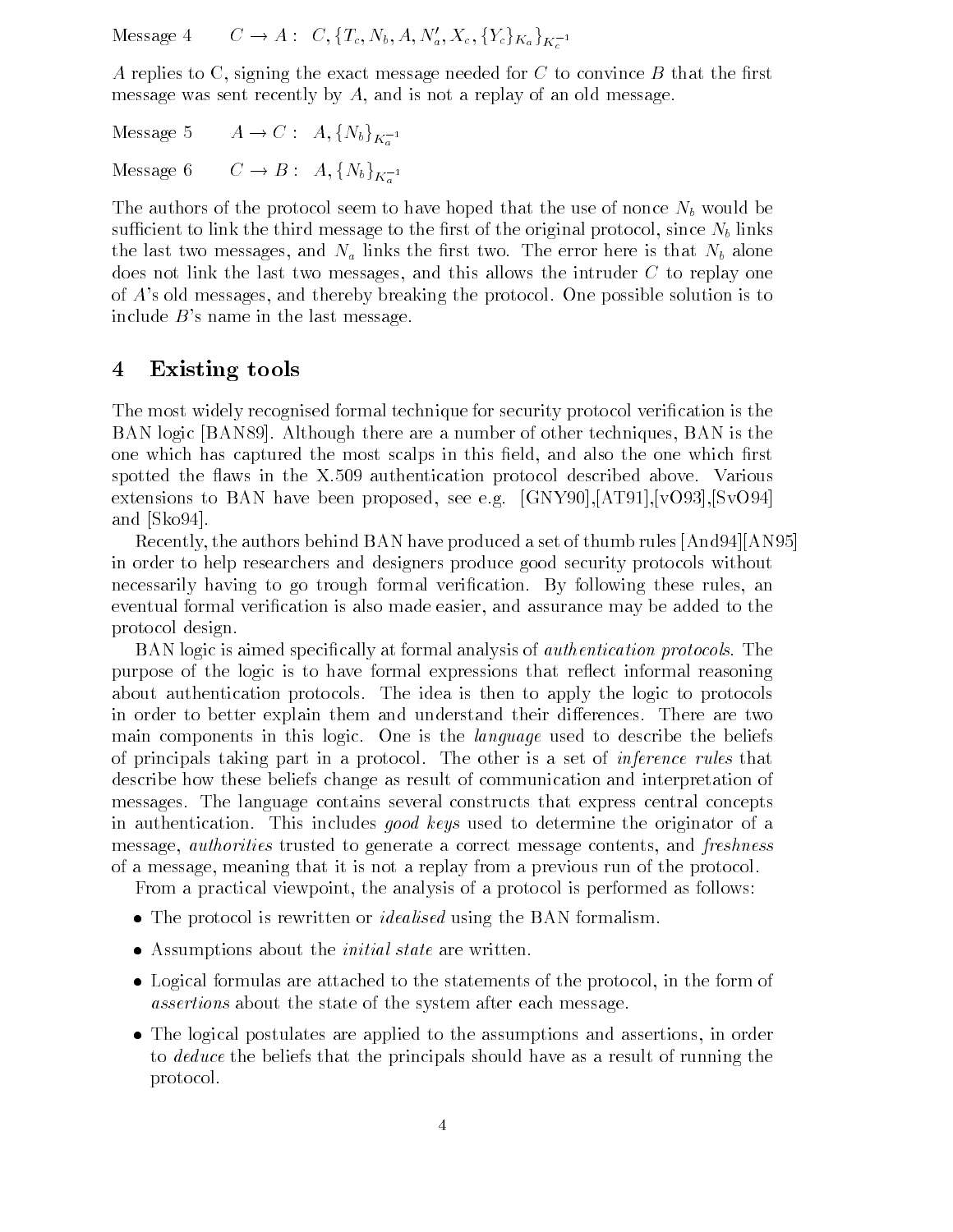BAN has gained a wide reputation, but it must not be understood as to be perfect. One possible weakness of BAN is the lack of any expression for condentiality as a property of encryption. This becomes critical when a protocol step depends on the condentiality of a previous message in order to work as intended. As a result, certain *interpretations* of a protocol specified in BAN formalism are vulnerable to special attacks. These issues have been the cause of some controversy [Nes90][Sne92].

Another point is the failure of BAN logic to address special forms of interleaving attacks involving replay of messages from at least two contemporaneous protocol runs. A such attack is presented in in [Syv93].

#### 5Purpose of Security Protocol Verification with SPIN

The purpose of applying SPIN[Hol91] to security protocols is to verify their resistance to malicious manipulation. This feature is usually not needed in normal communication protocols, where entities have no will or intent to do neither good nor bad, they just execute the protocol which has been programmed.

From a pure communication point of view, security protocols are usually very simple. The danger of deadlocks, livelocks and non progress cycles can immediately be excluded just by looking at the protocols.

On the other hand we must now consider protocol entities with imagination and will to do all sorts of things which could give them some potential profit or advantage. and this calls for a complete new frame of reasoning.

In principle, a malicious protocol entity could easily cause a deadlock if it wished to do so, by simply not answering any request or repeatedly sending completely erroneous messages, but this is not what we are interested in, because it will quickly be discovered by the other untampered entities. Our goal is to spot manipulations that untampered entities are unable to detect, i.e. false message sequences or messages with false contents which are accepted as genuine.

One result of running a security protocol is the establishment of beliefs at the various entities taking part in the protocol. If the protocol design is very bad, the intended beliefs are not achieved even when the protocol has not been manipulated. It is worth mentioning that this kind of protocol errors can probably not be found with SPIN. BAN logic is particularly good at this, i.e. it can prove that the intended beliefs are established if the protocol is executed as specified. The strong side of SPIN on the other hand will be to discover protocol manipulations, and this is exactly an area where BAN logic can fail.

#### 6Requirements and Practical Realisation

Protocol verification with SPIN starts with implementing the protocol entities in PROMELA formalism, including the correctness criteria. This step will be similar for security protocols.

In addition, a malicious entity must be defined and implemented in PROMELA formalism. The main requirement for such an entity is that it shall be able to execute "manipulated" protocols within a certain freedom of choice. To define and implement such a protocol entity is one of the main problems to be solved.

Assuming that a malicious entity can be implemented, it can play two roles. Firstly, we can let it replace an untampered protocol entity and run the protocol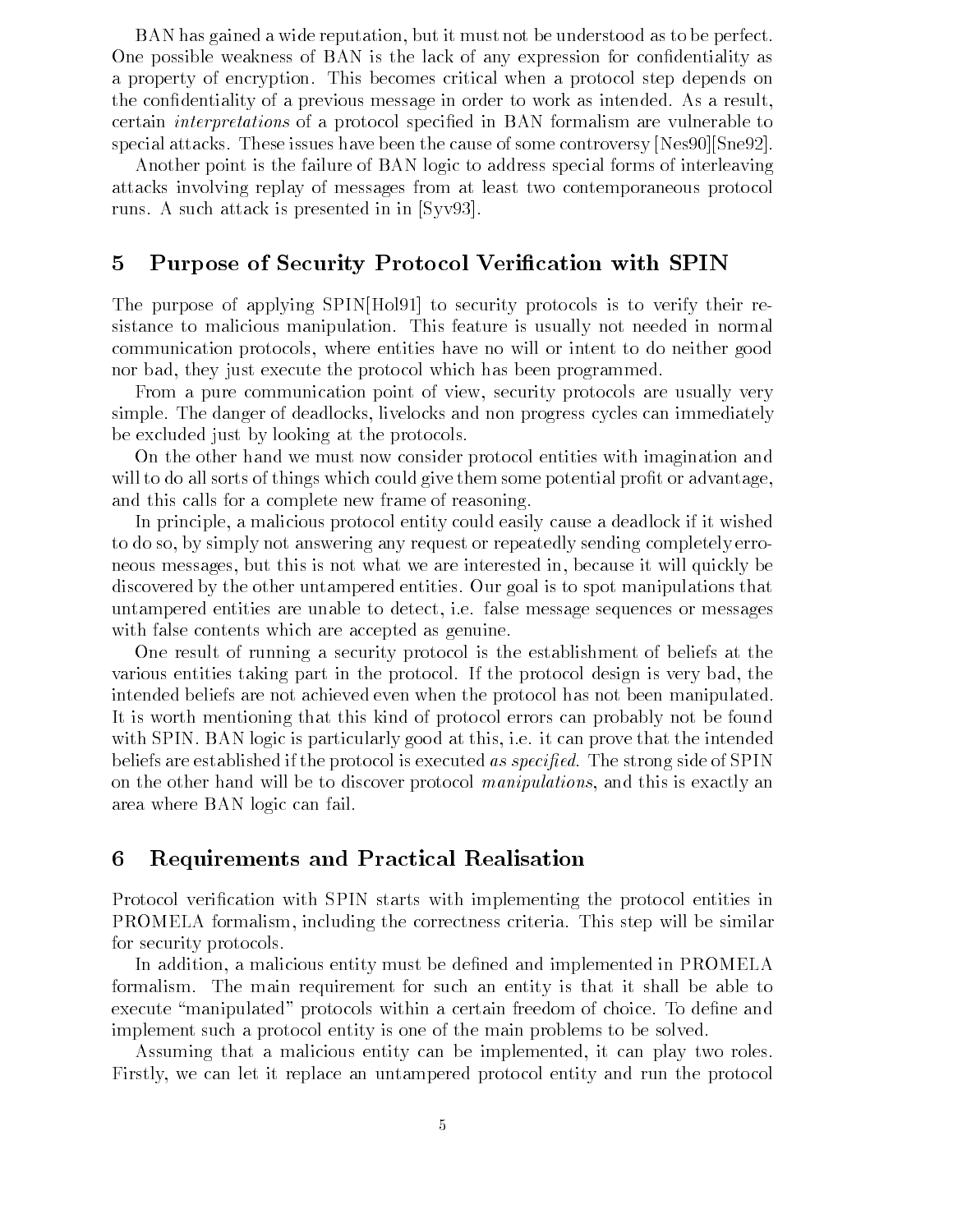with the remaining entities. Secondly, we can let it play the role of an intruder, i.e. come between the other entities in various ways.

To follow the example of the X.509 protocol, entities A and B must be implemented to execute sessions of the specified protocol in different directions in an interleaved fashion. C must be capable of performing manipulations, i.e. a set of variations of the specified protocol, based on message interception or eavesdropping and on inherent intelligence. Figure 1 illustrates the model.



Figure 1: Model used for protocol analysis

| Key to the figure: |   | normal protocol            |
|--------------------|---|----------------------------|
|                    |   | manipulated protocol       |
|                    | . | eavesdropping/interception |

We must establish a valid state transition sequence for each untampered protocol entity. During verification, SPIN must search for alternative protocol sessions which are indistinguishable from a normal protocol session, i.e. leading from a defined start state to an end state recognised as genuine even if it is not. All message sequences with this property must be stored for subsequent inspection either manually or by some other automated tool, to see if they really constitute an attack.

To resume, security protocol verication with SPIN consists of the following steps:

- $\bullet$  Specify the model:
	- Define the normal protocol sessions to be executed.
	- ${\rm -}$  Define the manipulated protocol sessions to be executed.
	- Define the choice of selecting messages for the manipulated protocol sessions.
	- $\overline{\phantom{a}}$  Define the freedom of choice of selecting messages and contents of the messages sent by the malicious entity.
- Implement the untampered entities in PROMELA.
- $\bullet$  Define a valid state sequence and end state for each entity, and let it be the trigger to mark a suspect protocol.
- $\bullet$  Implement the malicious entity according to the model.
- $\bullet\,$  Kun the simulation/verification.  $\,$
- Inspect suspect message sequences.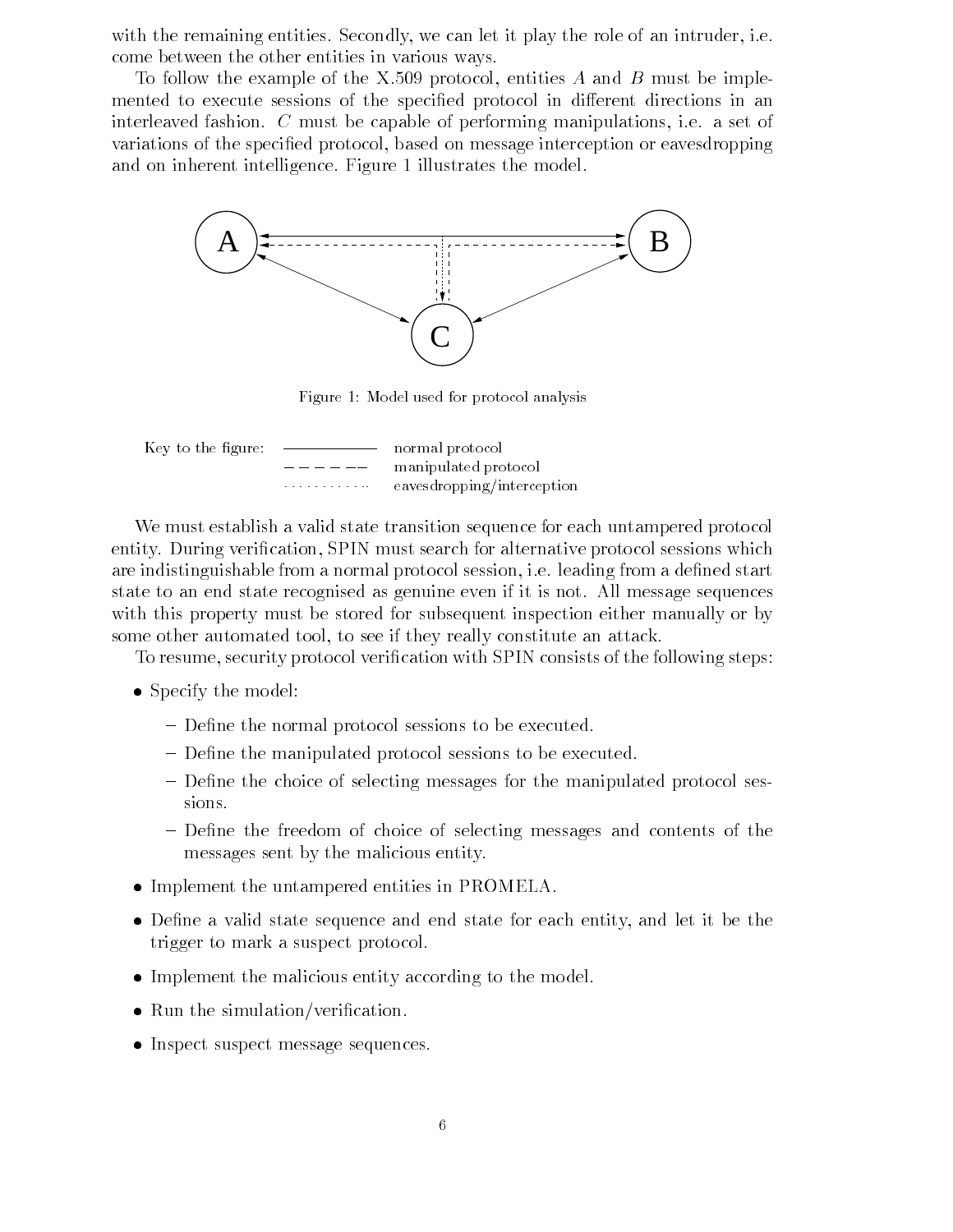The intention is that this method shall be able to discover the replay attack of section 3.2. In order to cover the attack described in section 3.1 where condential data is reused, we would in addition need a mechanism which can describe that condential data may not be reused.

#### 7Estimating the state space

Next to the difficulties related to the specification and implementation of the FSM in PROMELA, the state space size can be a problem. I will here try to specify an FSM, and estimate the size of the resulting state space.

We start with assuming that the entities A, B and C run a total number p of protocol sessions with each other. In the case of X.509, each session consists of 3 messages, and without considering the message order we get  $(p \cdot 3)!$  possibilities, but observing that for each session, only 1 out of 6 possible sequence orders is allowed, we can divide this number by  $6^p$  . The number of possible interleaved message sequences  $\blacksquare$  $q$  is then:

$$
q = \frac{(p \cdot 3)!}{6^p}
$$

Each time message 1 or 2 is sent from  $C$  in a normal protocol,  $C$  has the choice of submitting an observed or a completely new nonce. If  $f$  messages are affected and the number of choices is given by  $c$ , the state space size  $s$  can be written as:

$$
s = qc^f = \frac{(p \cdot 3)!c^f}{6^p}
$$

As a first example, I will specify a model which at least shall be able to discover the replay attack of the X.509 protocol. Because we know what we are looking for, we can say that A shall run only one session with B and one session with  $C$ , as indicated on figure 2. In addition  $C$  shall run a third manipulated protocol session with B based on *observed* (captured and received) messages from the two other sessions.



Figure 2: Model for analysis of the example

Key to the figure:   
 
$$
---
$$
   
 
$$
---
$$
   
 
$$
1
$$
   
 
$$
1
$$
   
 
$$
1
$$
   
 
$$
1
$$
   
 
$$
1
$$
   
 
$$
1
$$
   
 
$$
1
$$
   
 
$$
1
$$
   
 
$$
1
$$
   
 
$$
1
$$
   
 
$$
1
$$
   
 
$$
1
$$
   
 
$$
1
$$
   
 
$$
1
$$
   
 
$$
1
$$
   
 
$$
1
$$
   
 
$$
1
$$
   
 
$$
1
$$
   
 
$$
1
$$
   
 
$$
1
$$
   
 
$$
1
$$
   
 
$$
1
$$
   
 
$$
1
$$
   
 
$$
1
$$
   
 
$$
1
$$
   
 
$$
1
$$
   
 
$$
1
$$
   
 
$$
1
$$
   
 
$$
1
$$
   
 
$$
1
$$
   
 
$$
1
$$
   
 
$$
1
$$
   
 
$$
1
$$
   
 
$$
1
$$
   
 
$$
1
$$
   
 
$$
1
$$
   
 
$$
1
$$
   
 
$$
1
$$
   
 
$$
1
$$
   
 
$$
1
$$
   
 
$$
1
$$
   
 
$$
1
$$
   
 
$$
1
$$
   
 
$$
1
$$
   
 
$$
1
$$
   
 
$$
1
$$
   
 
$$
1
$$
   
 
$$
1
$$
   
 
$$
1
$$
   
 
$$
1
$$
   
 
$$
1
$$
   
 
$$
1
$$
   
 
$$
1
$$
   
 
$$
1
$$
   
 
$$
1
$$
   
 
$$
1
$$
   
  $$ 

The number of interleaved sequences is thus obtained with  $p = 3$ . Now, only message 2 from C to A is affected by the choice of nonces, thus we get  $f = 1$ . Not all observed nonces are relevant, and assuming some intelligence in the implementation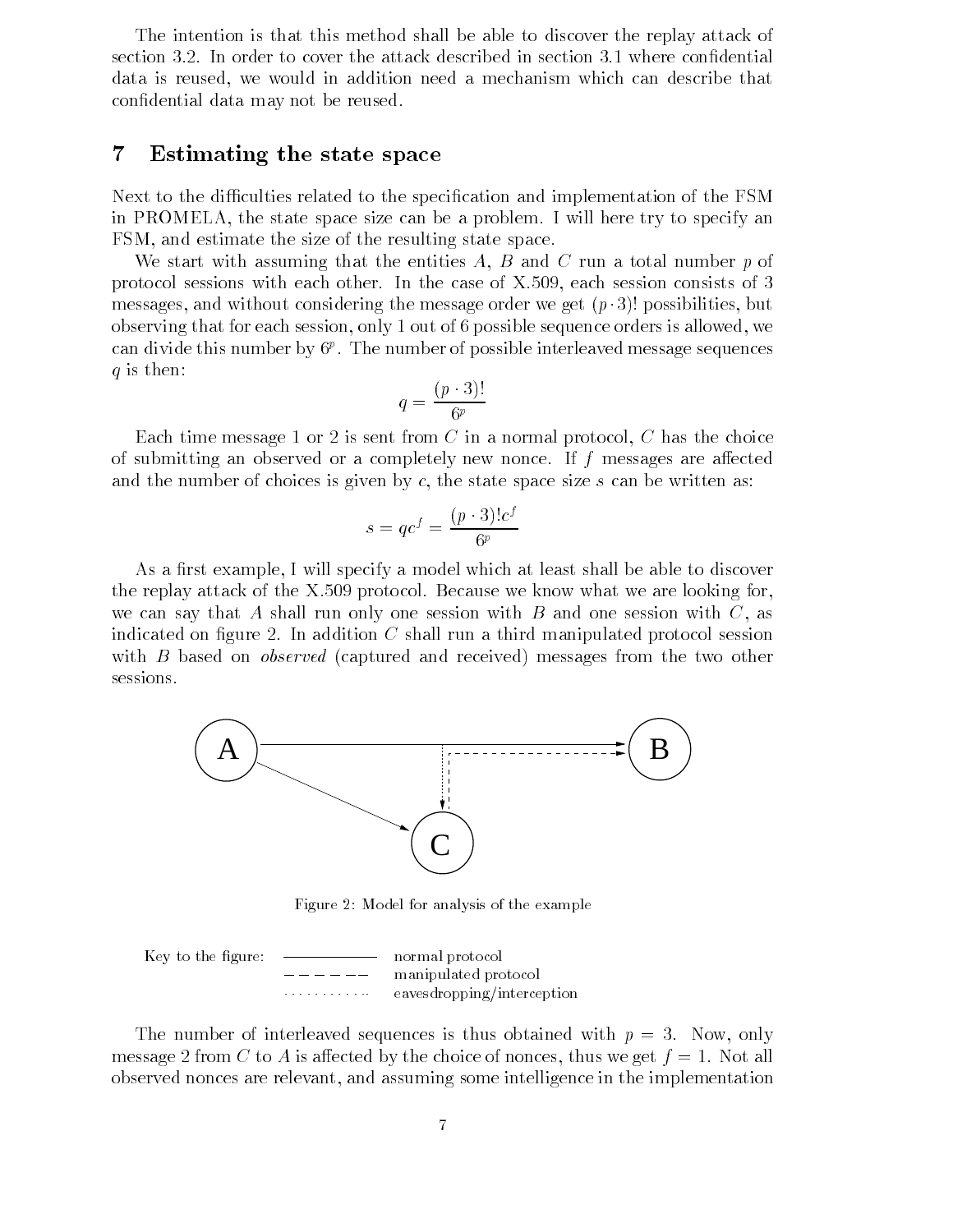of C we can assume the number of choices to be  $c = 3$ . This should be enough to give us a rough estimate of the state space s:

$$
s = \frac{(3 \cdot 3)!3^1}{6^3} = 5.040
$$

Running SPIN on an average workstation gives a state space limit of about 500.000, so this result looks promising, and the model will be adequate to discover the replay attack described in section 3.2, but we must not forget that we in this example knew exactly which sessions were involved in the attack, so that in fact we were cheating. Let's look briefly at how the state space size increases when extending the model. If each entity runs one session with the two other entities, and C in addition runs a manipulated protocol session with both A and B, we get the model of figure 1 with  $p = 8$ . By investigating the model, we can observe that 4 messages from C will be affected by the choice of nonces, so we get  $f = 4$ , and c can be estimated to 4. Our state space then explodes and becomes:

$$
s = \frac{(8 \cdot 3)! 4^4}{6^8} \approx 10^{19}
$$

The specifications of this model is reasonable, because many attacks are complicated and will involve messages from different interleaved protocol sessions. Knowing that SPIN "only" can handle models with up to  $10^7$  states, we clearly see that the limitations of a tool like SPIN quickly is reached, and that verification of security protocols often will involve simplifications which could affect the effectiveness of the method.

#### 8Conclusion

With the existing formal methods for security protocol verification, most types of design flaws can be discovered, albeit not all. SPIN and PROMELA together form a very efficient tool for protocol and FSM verification, and this paper has presented some ideas on how this method can be extended to cover security protocols. The particular area where SPIN can be useful, is investigation of protocol manipulations. The purpose is not to have a method which can do everything, but one that hopefully can spot new types of errors which other methods are unable to discover.

An adaptation of SPIN for this purpose has been roughly described, and the main obstacles which have been pointed out are the implementation of "malicious" protocol entities, and the state space explosion. As a consequence, limitations imposed on the complexity of the models, and thus also on the protocols, may reduce the value of the proposed method.

As a next step, it would be interesting to make a trial realisation. I am afraid that the study presented in this paper is too superficial, and that a more detailed specification of the model is needed before any practical trial can be conducted.

## References

[AN95] Ross Anderson and Roger Needham. Robustness principles for public key protocols. In Advances in Cryptology - CRYPTO'95, pages  $237=247$ . Springer-Verlag, August 1995.